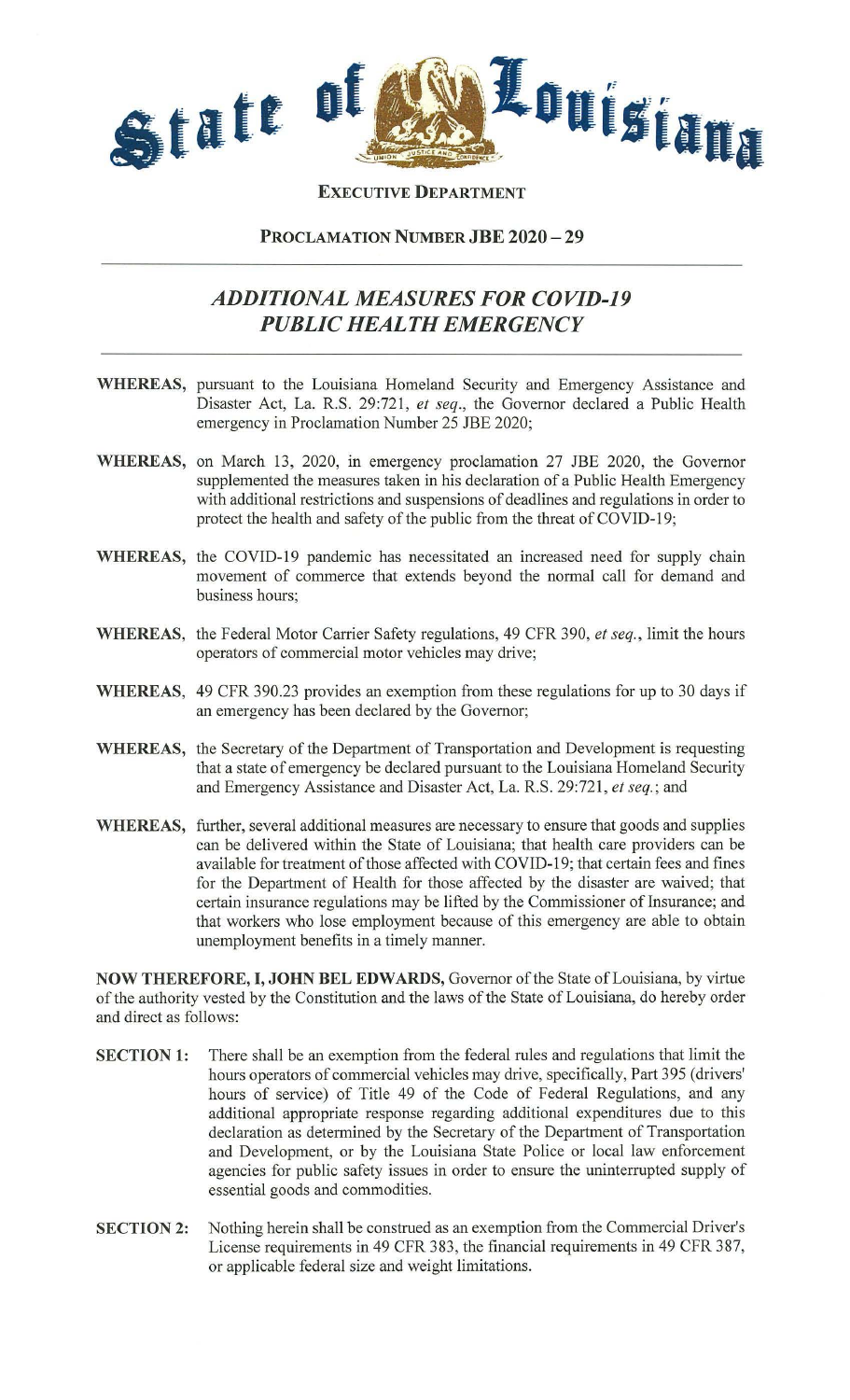- **SECTION 3:** The Commissioner of Insurance shall have limited authority from the Governor to suspend provisions of any regulatory statute of Title 22 of the Louisiana Revised Statutes of 1950 concerning any health insurance policy or contract relative to the current public health emergency, where such statutory or regulatory requirements prevent, hinder, or delay necessary action in coping with the current public health emergency, including the prohibition of any cost sharing, deductibles, copayments, and coinsurance related to the diagnosis or approved treatment of COVID-19.
- **SECTION 4:** This authority granted to the Commissioner shall not relieve an insured who has a claim caused by this public health emergency, or its aftermath, from compliance with the insured's obligation to provide information and cooperate in the claim adjustment process relative to such claim, or to pay insurance premiums upon termination of the provisions of this Order.
- **SECTION 5:** Louisiana state licensure laws, rules, and regulations for medical professionals and personnel are hereby suspended for those medical professionals and personnel from other states or other countries offering medical services in Louisiana to those needing medical services as a result of this disaster provided that said out-of-state or out-of-country medical professionals and personnel possess a current medical license in good standing in their respective state or country of licensure and that they practice in good faith and within the reasonable scope of his or her skills, training, or ability.
- **SECTION 6:** All out-of-state or out-of-country medical professionals and personnel offering services in the state of Louisiana by authority of this Order shall submit to the State Health Officer, or his designee at the Office of Public Health within the Louisiana Department of Health, a copy of their respective professional license and photo identification, together with any other forms or documents the State Health Officer may require, by contacting the Office of Public Health.
- **SECTION 7:** The following specific provisions of the Louisiana Revised Statutes of 1950 related to the imposition of fees or charges related to transactions with the Department of Health, or their authorized agent, as qualified by this Order, are hereby suspended for transactions by individuals when, as determined by any guidelines or directions issued by the Secretary, the request is a result of the emergency conditions:
	- A. La. R.S. 40:40(2), to the extent that it requires payment of a fee for production of a duplicate birth record; and
	- **B.** La. R.S. 40:40(3), to the extent that it requires payment of a fee for production of a duplicate death certificate.
- **SECTION 8:** The following statutes relating to unemployment insurance are hereby suspended to the extent and in the manner provided for below:
	- A. La. R.S. 23:1600(4) shall be suspended while this Order is in effect for emergency-related claims to the extent that claimants are required to wait a period of one week before receiving benefits.
	- B. La. R.S. 23:1601(1) and (2), which provide certain disqualifications for otherwise eligible claimants. Such disqualifications include reasons for separation from employment, including a substantial change in employment by the employer or intentional misconduct connected with employment by the claimant. Separations that are the direct result of the impact caused by COVID-19 are not the fault of either the employer or the claimant. Administration of these separation issues with regard to such claims places an unnecessary burden on the state's unemployment system. Otherwise eligible claimants shall not be disqualified based on R.S.  $23:1601(1)$  or (2).